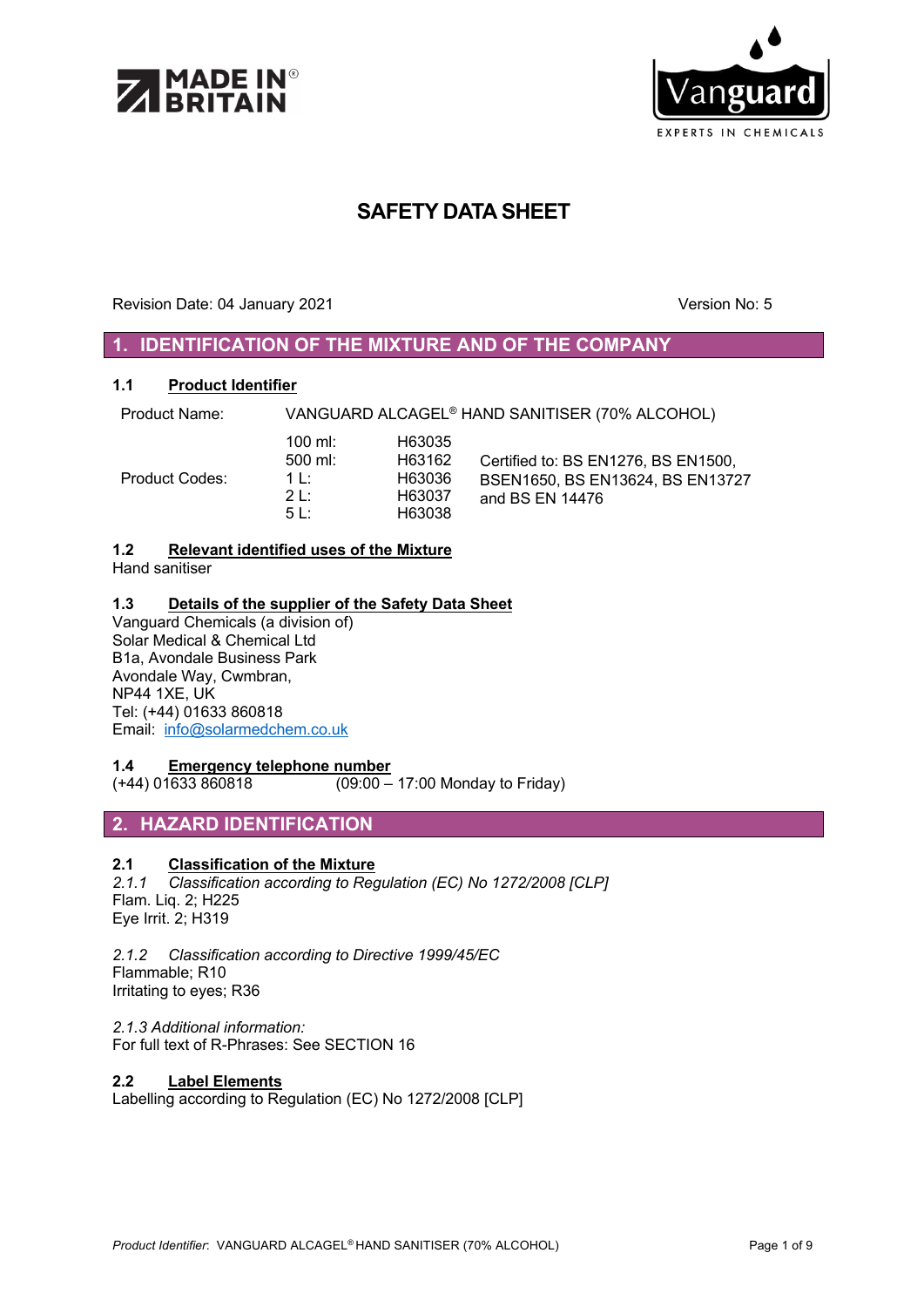### *Hazard pictograms*



Signal Word: Danger

*Hazard Statements*:

| H225 | Highly flammable liquid and vapour |
|------|------------------------------------|
| H319 | Causes serious eye irritation      |

*Precautionary Statements:*

| P210:           | Keep away from heat, sparks, open flames, hot surfaces and other<br>ignition sources. No smoking.                                   |
|-----------------|-------------------------------------------------------------------------------------------------------------------------------------|
| P261:           | Avoid breathing vapours                                                                                                             |
| P301+P313       | IF SWALLOWED: Seek medical advice                                                                                                   |
| P305+P351+P338: | IF IN EYES: Rinse cautiously with water for several minutes. Remove<br>contact lenses, if present and easy to do. Continue rinsing. |
| P337+P313:      | If eye irritation persists, seek medical attention                                                                                  |
| P370 + P378     | In case of fire, use foam carbon dioxide or dry powder                                                                              |

*Supplemental Hazard Information*: Not applicable

**3. COMPOSITION / INFORMATION ON INGREDIENTS**

### **3.2 Mixtures**

*Description of the mixture:*

| <b>Substance Name</b> | <b>CAS No.</b> | EC No.    | $\%$ concentration |
|-----------------------|----------------|-----------|--------------------|
| Ethanol               | 64-17-5        | 200-578-6 | ≥ 70 - <75%        |

**Note** Ethanol is sourced in accordance with the EU BPR 528/2012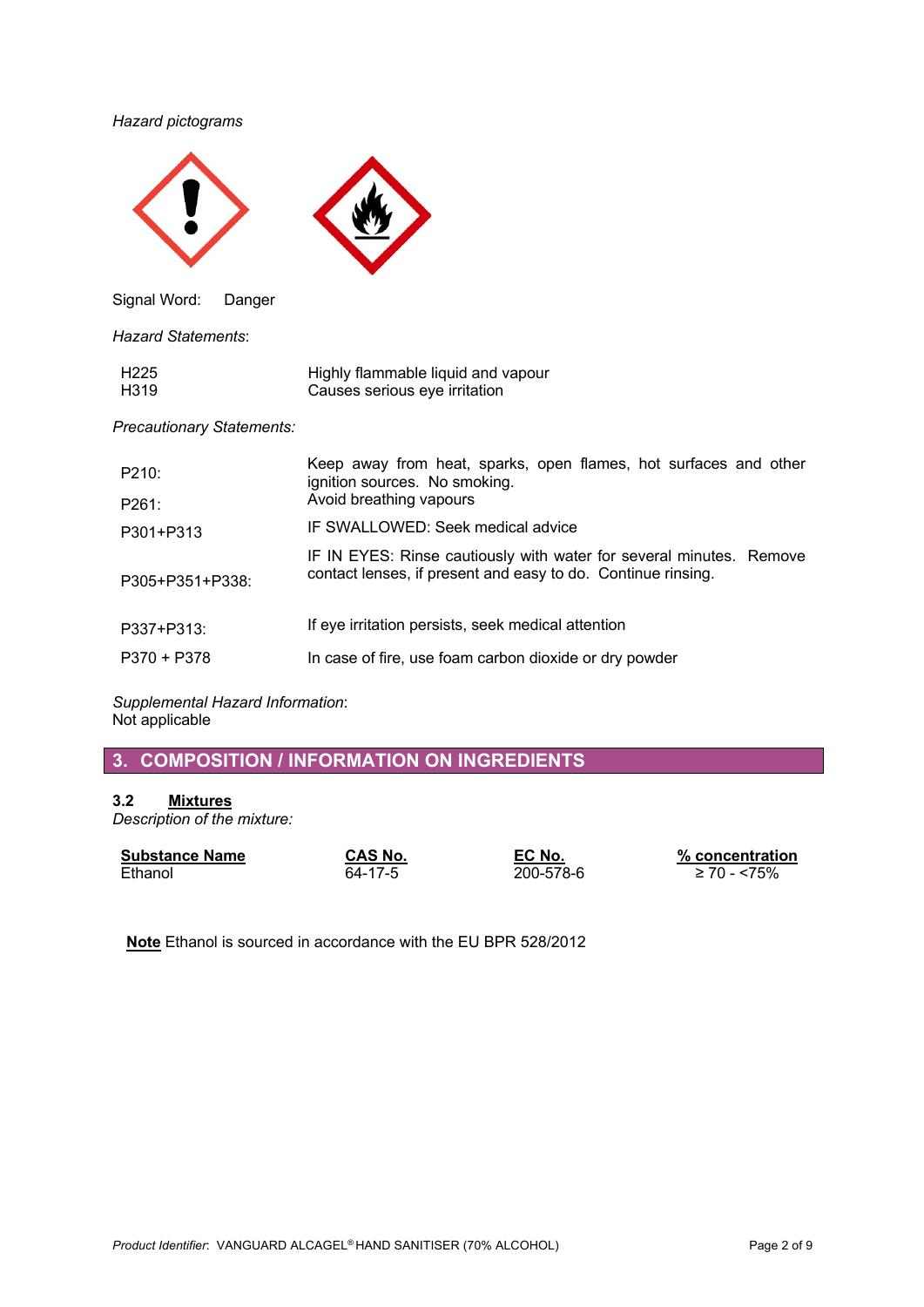# **4. FIRST AID MEASURES**

### **4.1 Description of first aid measures**

| Following inhalation:   | Remove to fresh air, rest in a position comfortable for breathing.                                                                              |
|-------------------------|-------------------------------------------------------------------------------------------------------------------------------------------------|
| Following skin contact: | Rinse with water, seek medical attention for any allergic reaction.                                                                             |
| Following eye contact:  | Rinse with clean water, remove contact lenses if easy to do,<br>continue rinsing thoroughly for at least 15 mins and seek optical<br>attention. |
| Following ingestion:    | Wash out mouth with water and seek medical attention. Do not<br>induce vomiting.                                                                |

### **4.2 Most important symptoms and effects, both acute and delayed**

The most important symptoms and effects, both acute and delayed will depend on concentration and length of exposure:

| Following inhalation:   | Vapours may cause drowsiness / dizziness                                                                              |
|-------------------------|-----------------------------------------------------------------------------------------------------------------------|
| Following skin contact: | No specific symptoms: prolonged or excessively repeated contact<br>may lead to removal of natural oils from the skin. |
| Following eye contact   | Will cause temporary eye irritation                                                                                   |
| Following ingestion:    | May cause discomfort if swallowed. Do not induce vomiting.                                                            |

# **4.3 indication of any immediate medical attention and special treatment needed**

Rinse with clean water

# **5. FIREFIGHTING MEASURES**

### **5.1 Extinguishing media:**

Suitable extinguishing media:

Use dry chemical powder, carbon dioxide, water spray or an alcohol resistant foam. Consult foam manufacturer for appropriate application rates and ratios. Water and water spray may only cool the fire, not extinguish the fire.

Unsuitable extinguishing media:

Ethanol is miscible in water and water alone may not put out an ethanol fire.

### **5.2 Special hazards arising from the substance or mixture**

Flammable liquid and vapour. Avoid open flames, sparks and static discharges. Vapour may travel back a considerable distance to a source of ignition and flash back. Vapours may accumulate in low or confined areas. Runoff to sewers may create a fire hazard. Alcohols burn with a pale blue flame which may be hard to see under normal lighting conditions. Persons may only be able to feel the heat of the flame without seeing the flame.

### **5.3 Advice for Firefighters**

Firefighters should wear approved self-contained breathing apparatus (SCBA) and firefighter personal gear. If possible, limit the amount of fuel available to the fire. Fight fire from maximum distance or use unmanned hose holders or monitor nozzles. Apply an alcohol resistant foam. Containers may explode in heat or fire. Cool any surrounding bottles or boxes of sanitiser with water, remove if safe to do so and evacuate the area.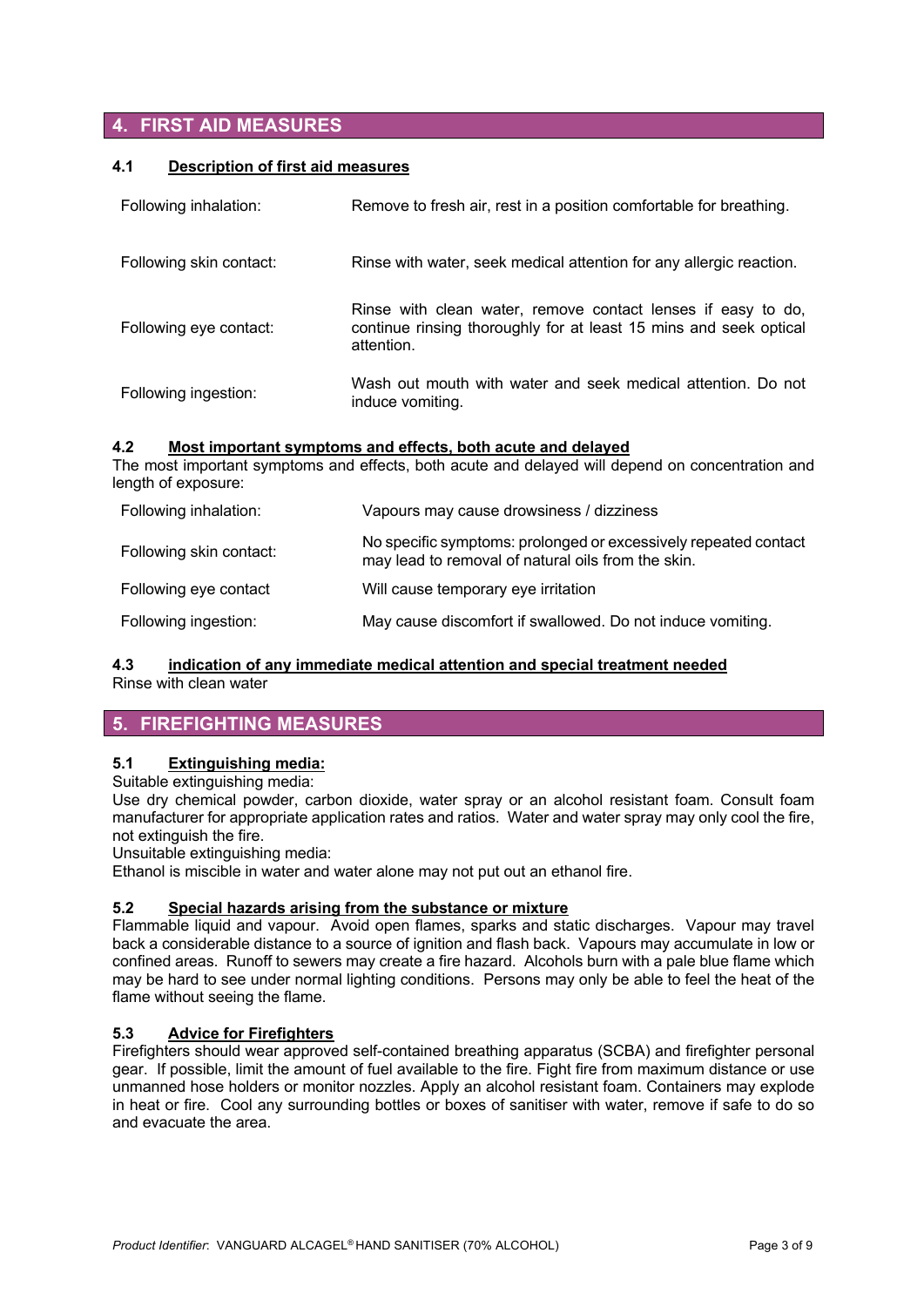# **6. ACCIDENTAL RELEASE MEASURES**

### **6.1 Personal precautions, protective equipment and emergency procedures**

### *Protective Equipment*

Use appropriate PPE. Avoid breathing vapours if any and ensure adequate ventilation. Avoid using tools which spark.

### *Emergency Procedures*

Cordon off area to other personnel. Notify police and fire brigade immediately if bulk carrying. Eliminate all sources of ignition. Turn leaking containers lead-side up to prevent escape of liquid.

### **6.2 Environmental precautions**

Do not discharge into surface water drains or rivers.

### **6.3 Methods and materials for containment and cleaning up**

Absorb with dry earth or sand and dispose of in accordance with local regulations.

### **6.4 Reference to other sections**

See section 8 and 13 for more information on exposure and disposal.

### **7. HANDLING AND STORAGE**

### **7.1 Precautions for safe handling**

Use in a well-ventilated place. Do not allow to enter surface water drains. Prevent spills

### **7.2 Conditions for safe storage, including any incompatibilities**

Store in a cool, well ventilated place, out of the reach of children. Keep away from sources of ignition and heat.

### **7.3 Specific end use(s)**

Use only as directed on the label or container.

### **8. EXPOSURE CONTROLS / PERSONAL PROTECTION**

### **8.1 Control Parameters**

Ethanol OEL: 1000 ppm, 1920mg/m<sup>3</sup> 8 hrs TWA

### **8.2 Exposure Controls**

Eye and Face Avoid contact with the eyes. Wear goggles

| Hands:      | Hand protection not required for intended use. PPE requirements for<br>exposed long periods, in which case vinyl, latex or nitrile gloves should be<br>worn. |
|-------------|--------------------------------------------------------------------------------------------------------------------------------------------------------------|
| Other Skin: | Not required unless PPE requirement is required for exposed long periods                                                                                     |
| Respiratory | Avoid inhalation in confined areas or for prolonged periods                                                                                                  |

### **9. PHYSICAL AND CHEMICAL PROPERTIES**

### **9.1 Information on basic physical and chemical properties**

| Appearance<br>Colour   | Clear liquid<br>Colourless |
|------------------------|----------------------------|
| Odour                  | Alcoholic                  |
| <b>Odour Threshold</b> | No data available          |
| pH                     | $6.5 - 8.0$                |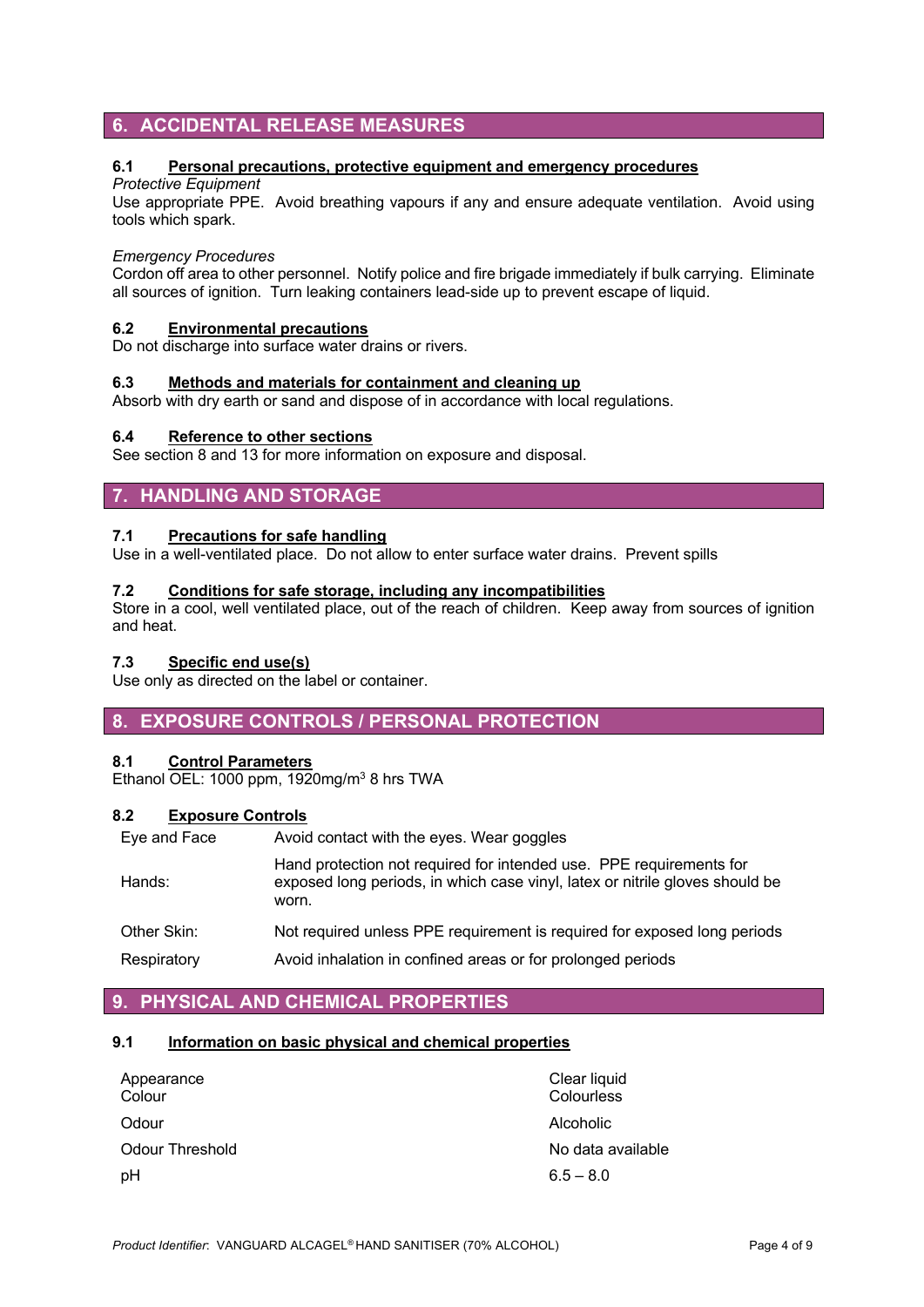| Melting Point / Freezing Point                | No data        |
|-----------------------------------------------|----------------|
| Initial Boiling Point                         | <100°C         |
| Flash point                                   | $24^{\circ}$ C |
| <b>Evaporation Rate</b>                       | No data        |
| Flammability                                  | Highly f       |
| Upper /lower flammability or explosive limits | No data        |
| Vapour Pressure                               | No data        |
| Vapour density                                | (Ethano        |
| Relative density                              | No data        |
| Solubility                                    | Ethanol        |
| Partition coefficient: N-octanol / water      | 0.31           |
| Auto-ignition temperature                     | (Ethano        |
| Decomposition temperature                     | No data        |
| Viscosity                                     | Pourab         |
| <b>Explosive properties</b>                   | N/A            |
| Oxidising properties                          | N/A            |
|                                               |                |

a available a available flammable liquid and vapour a available a available ol): 0.8692 g/cm<sup>3</sup> (@20 °C) a available I is soluble in water ol): 362°C a available  $\theta$ le liquid @ 20°C

### **9.2 Other Information**

No information available

### **10. STABILITY AND REACTIVITY**

### **10.1 Reactivity**

Non-reactive under recommended storage conditions

### **10.2 Chemical Stability**

Stabile under normal ambient temperature conditions (-40°C to +40°C) and recommended use. .

#### **10.3 Possibility of Hazardous Reactions**

Potential for reactions with strong oxidising agents. The presence of oxygen above 20.9% will cause an increased fire risk.

#### **10.4 Conditions to Avoid**

Avoid heat, flames and other sources of ignition.

#### **10.5 Incompatible Materials**

Strong oxidising agents

#### **10.6 Hazardous decomposition products**

Thermal decomposition or combustion will liberate carbon oxides and other toxic gases or vapours.

### **11.TOXICOLOGICAL INFORMATION**

No information regarding interactions between the ingredients in the mixture is available. Therefore, information shown overleaf relates to the relevant substance; Ethanol (CAS 64-17-5) used in the mixture.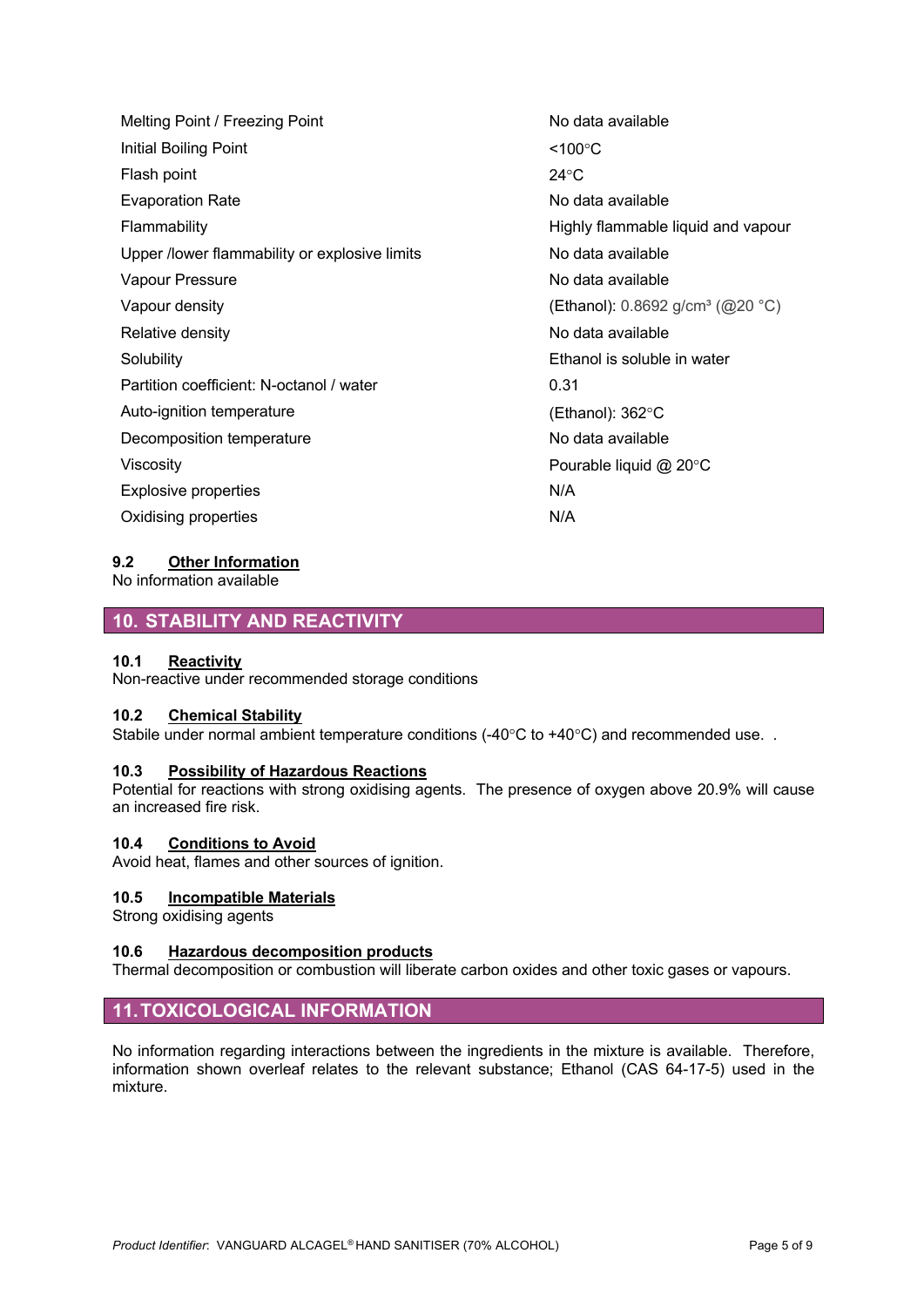|                                    | Oral $LD_{50}$ : > 6200 mg/kg (rat)                                                                                                                                                                                                                                                                                            |
|------------------------------------|--------------------------------------------------------------------------------------------------------------------------------------------------------------------------------------------------------------------------------------------------------------------------------------------------------------------------------|
| <b>Acute Toxicity:</b>             | Dermal $LD_{50}$ : < 20,000 mg/kg (rabbit)                                                                                                                                                                                                                                                                                     |
|                                    | Inhalation $LD_{50}$ : < 8000 mg/L (4h) (Rat)                                                                                                                                                                                                                                                                                  |
| Skin Corrosion / Irritation:       | Non irritating                                                                                                                                                                                                                                                                                                                 |
| Serious eye damage / irritation    | Slightly irritating                                                                                                                                                                                                                                                                                                            |
| Respiratory or skin sensitisation: | After inhalation: Not sensitising<br>Guinea pig maximisation test: Not sensitising                                                                                                                                                                                                                                             |
| Germ cell mutagenicity             | No indications of human germ cell mutagenicity exist                                                                                                                                                                                                                                                                           |
| Carcinogenicity                    | No indication of human carcinogenicity                                                                                                                                                                                                                                                                                         |
| Reproductive toxicity              | No indications of human reproductive toxicity exist                                                                                                                                                                                                                                                                            |
| <b>CMR Effects</b>                 | No indication of human carcinogenicity                                                                                                                                                                                                                                                                                         |
| STOT-Single exposure               | N/A                                                                                                                                                                                                                                                                                                                            |
| STOT - Repeated exposure           | N/A                                                                                                                                                                                                                                                                                                                            |
| Aspiration hazard:                 | N/A                                                                                                                                                                                                                                                                                                                            |
|                                    | Prolonged and repeated contact with solvents over a long<br>period may lead to permanent health problems.                                                                                                                                                                                                                      |
|                                    | Vapours may irritate the respiratory system and cause<br>coughing, asthmatic breathing and breathlessness. Prolonged<br>inhalation of high concentrations may damage respiratory<br>system. Vapours may cause headache, fatigue, dizziness and<br>nausea. Harmful: possible risk of irreversible effects through<br>inhalation |
| <b>Other Adverse Events</b>        | Swallowing concentrated chemical may cause severe internal<br>injury. Ingestion of large amounts may cause<br>unconsciousness. May cause nausea, headache, dizziness<br>and intoxication.                                                                                                                                      |
|                                    | Skin contact: Prolonged contact may cause dryness of the<br>skin. Acts as a defatting agent on skin. May cause cracking<br>of skin, and eczema.                                                                                                                                                                                |
|                                    | Eye contact: Extreme irritation of eyes and mucous<br>membranes, including burning and tearing. Risk of corneal<br>damage.                                                                                                                                                                                                     |
|                                    |                                                                                                                                                                                                                                                                                                                                |

# **12. ECOLOGICAL INFORMATION**

### **12.1 Toxicity**

No specific information is available for this mixture, therefore the following information regarding the relevant substance (Ethanol; CAS 64-17-5) is provided, even though it may be below the concentration limit and represent minimal or no toxicity to the environment.

Ethanol is not classified as environmentally hazardous, however this does not exclude the possibility that large or frequent spills can have a harmful or damaging effect on the environment.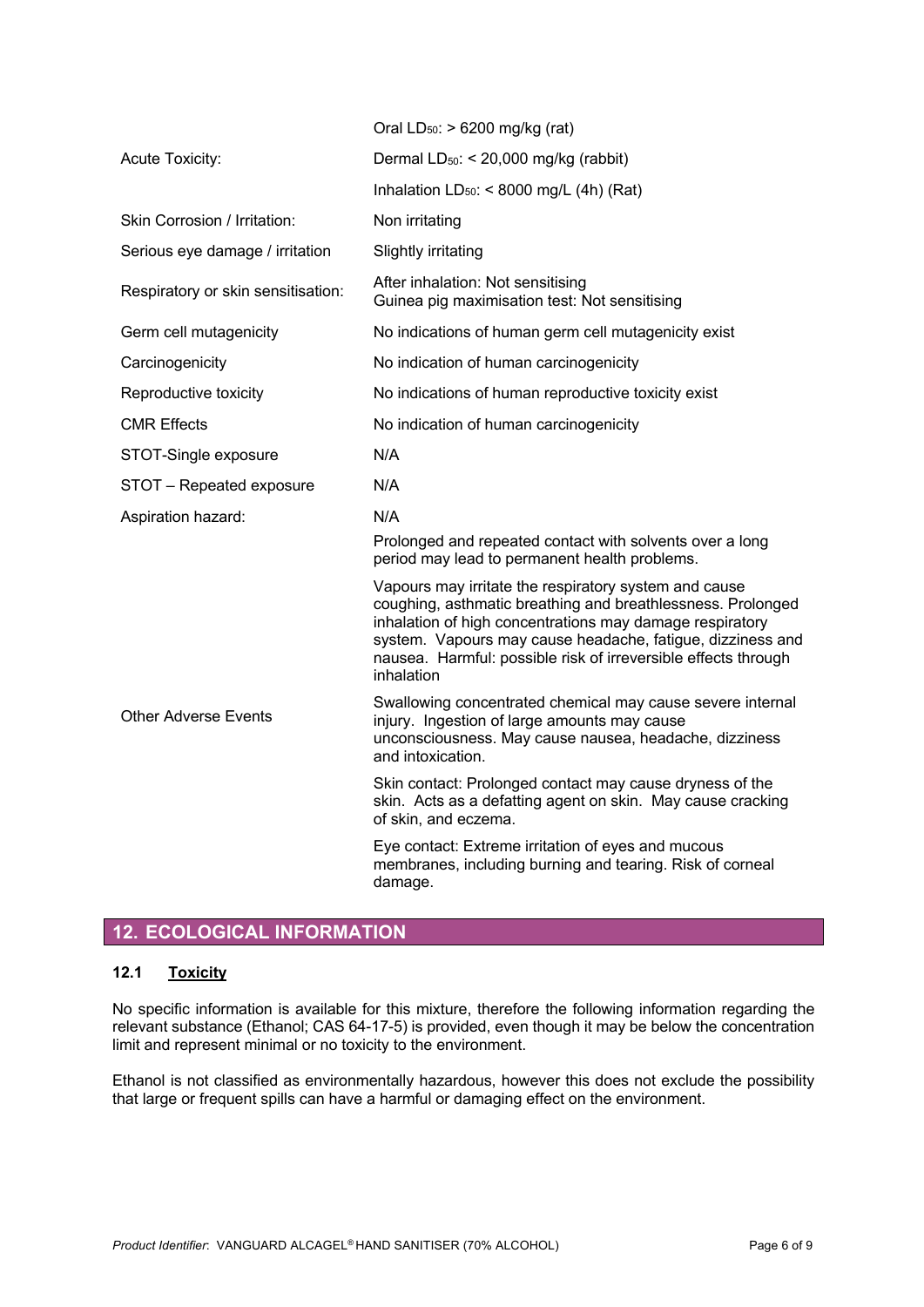*Acute Toxicity*

| Fish (Leuciscus idus [Golden orfe]         | $LC_{50}$ 48 hours: $> 100$ mg/L |
|--------------------------------------------|----------------------------------|
| Aquatic Invertebrates (Daphnia magna)      | $EC_{50}$ 48 hours: $> 100$ mg/L |
| Aquatic Plants (Selenastrum capricornutum) | $EC_{50}$ 48 hours: $> 100$ mg/L |

### **12.2 Persistence and degradability**

The product is biodegradable. It oxidises rapidly by photochemical reactions in air. Integrated environmental half-life expected to be 1 - <10 days.

Dominant loss process – biodegradation.

### **12.3 Bioacumulative potential**

Does not bioaccumulate significantly. Partition coefficient: 0.31

### **12.4 Mobility in soil**

The product contains volatile organic compounds (VOC) which will evaporate easily from all surfaces. The product is water soluble and may spread in water systems. The product will dissolve rapidly in water. Large volumes may penetrate soil and could contaminated ground water.

### **12.5 Results of PBT or vPvB substances**

This product does not contain any substances classified as PBT or vPvB

### **12.6 Other adverse effects**

The product contains ethanol (CAS: 64-17-5), a volatile organic compound, which has a photochemical ozone creation potential.

### **12.7 Additional information**

Not applicable

### **13. DIPSPOSAL CONSIDERATIONS**

### **13.1 Waste treatment methods**

Ensure empty containers are rinsed out and disposed of safely. Do not allow product to enter land or surface water drains. Dispose of in accordance with local regulations. Do not mix with other waste materials.

# **14. TRANSPORT INFORMATION**

**14.1 UN Number** UN 1987

**14.2 Shipping Name** Vanguard Alcagel® Hand Sanitiser (70% Alcohol)

14.3 **Transport Hazard Class** Alcohols (Ethanol), N.O.S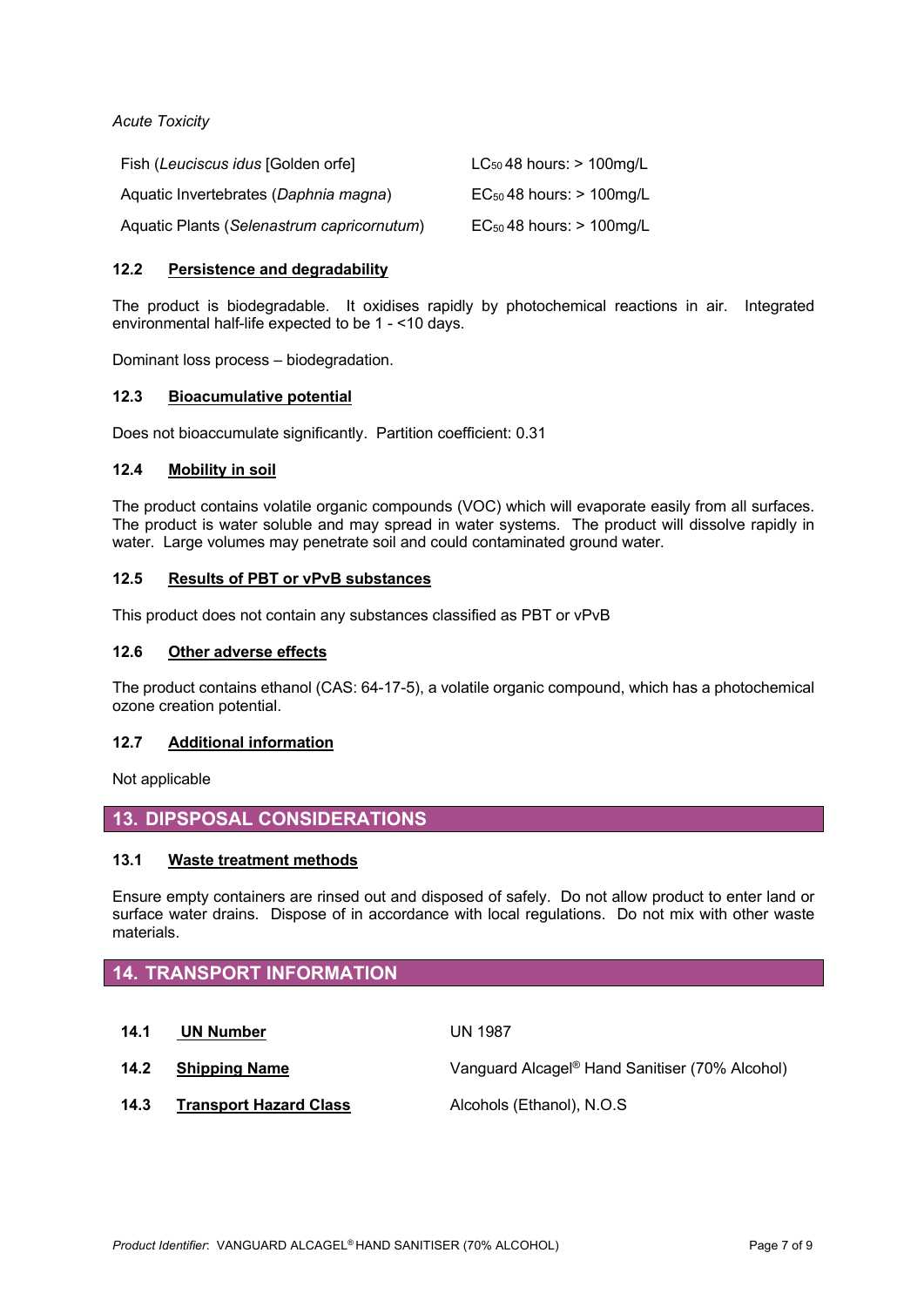**14.4 Packing Group III** 

- **14.5 Environmental Hazard** Alcohols (Ethanol), N.O.S
- **14.6 Special Precautions for User** No information
- **14.7 Transport in bulk according to**  No information **Annex II of Marpol 73/78 and the IBC code**

### **15. REGULATORY INFORMATION**

### **15.1 Safety, health and environment regulation / legislation specific to the substance or mixture**

*EU Legislation:* Regulation (EC) No 1272/2008 of the European Parliament and of the Council of 16 December 2008 on classification, labelling and packaging of substances and mixtures, amending and repealing Directive 67/548/EEC and 1999/45/EC and amending Regulation (EC) No 1907/2006.

Ethanol is sourced in accordance with the EU BPR 528/2012

Regulation (EC) No 1907/2006 of the European Parliament and of the Council of 18 December 2006 concerning the Registration, Evaluation, Authorisation and Restriction of Chemicals (REACH), establishing a European Chemicals Agency, amending Directive 1999/45/EC and repealing Council Regulation (EEC) No 793/93 and Commission Regulation (EC) No. 1488/94 as well as Council Directive 76/769/EC and Commission Directives 91/155/EEC, 93/67/EEC, 93/105/EC and 2000/21/EC including amendments

### **15.2 Chemical Safety Assessment**

No Chemical Safety Assessment has been carried out for this mixture by the supplier.

### **16. OTHER INFORMATION**

### **(i) Indication of changes**

Not applicable

#### **(ii) Abbreviations and acronyms**

- CLP Classification, Labelling and Packaging ECHA - European Chemicals Agency N/A - Not applicable OEL - Occupational Exposure Limit PPE - Personal Protective Equipment PBT - Persistent, bioaccumulative and toxic TWA - Time weighted average
- vPvB Very persistent and very bioaccumulative
- VOC Volatile Organic Compounds
- %W/V Percentage weight / volume

### **(iii) Key literature references and sources of data**

ECHA Guidance on the application of CLP Criteria (Version 5.0; July 2017) ECHA Guidance on the compilation of safety data sheets (Version 3.1, Nov 2015)